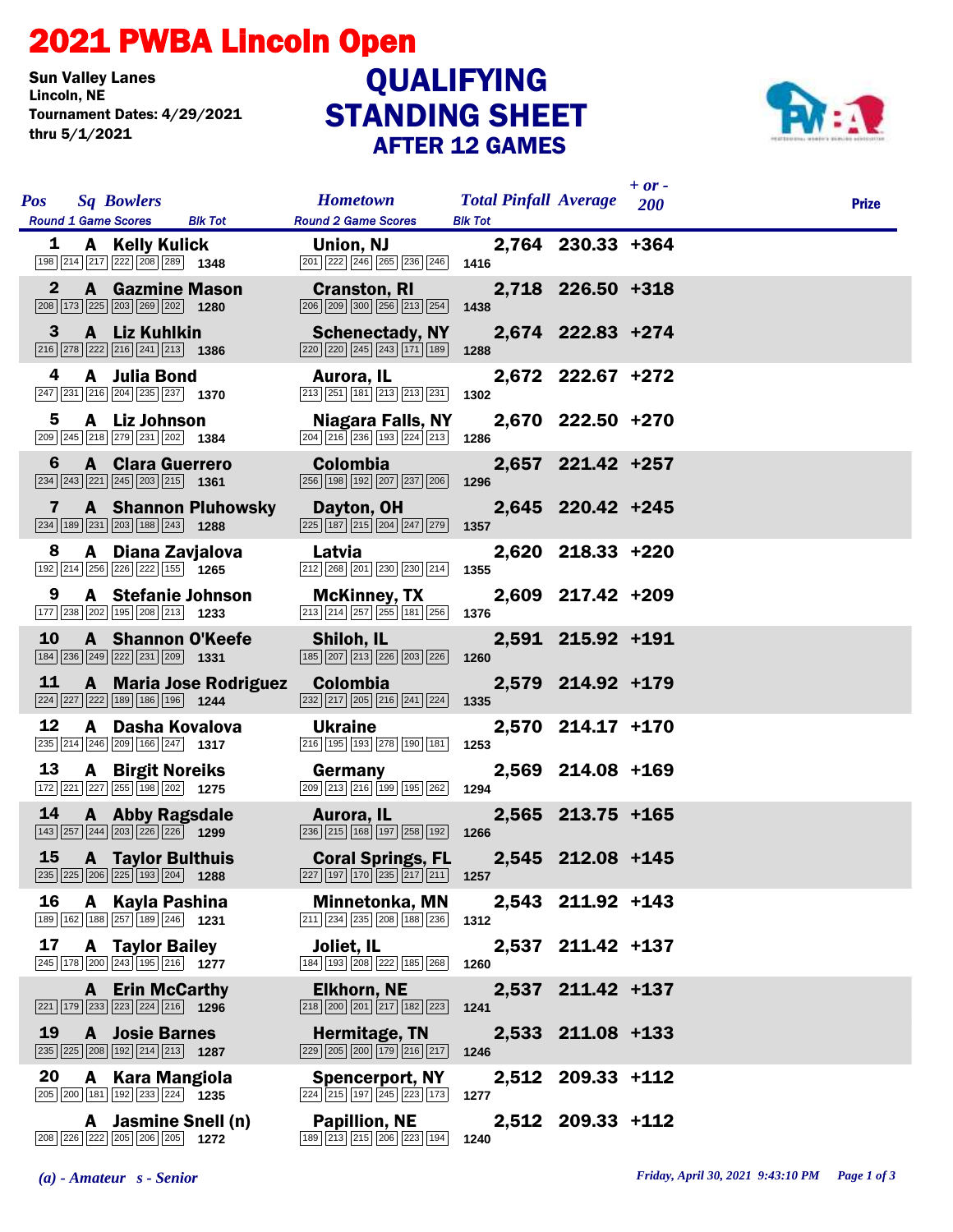|     |                 |                                                                                                                         |                              |                                                                                                                |                                                |                   | $+$ or $-$ |              |
|-----|-----------------|-------------------------------------------------------------------------------------------------------------------------|------------------------------|----------------------------------------------------------------------------------------------------------------|------------------------------------------------|-------------------|------------|--------------|
| Pos |                 | <b>Sq Bowlers</b><br><b>Round 1 Game Scores</b>                                                                         | <b>Blk Tot</b>               | <b>Hometown</b><br><b>Round 2 Game Scores</b>                                                                  | <b>Total Pinfall Average</b><br><b>Blk Tot</b> |                   | 200        | <b>Prize</b> |
| 22  |                 | 234 237 183 216 228 209 1307                                                                                            | <b>A</b> Breanna Clemmer     | <b>Clover, SC</b><br>198 178 153 222 247 205                                                                   | 1203                                           | 2,510 209.17 +110 |            |              |
| 23  |                 | A Maria Bulanova<br>203 217 185 225 152 244                                                                             | 1226                         | <b>Russia</b><br>178 226 221 214 217 212                                                                       | 1268                                           | 2,494 207.83      | $+94$      |              |
| 24  |                 | <b>A</b> Elise Bolton<br>194 202 223 209 183 210 1221                                                                   |                              | <b>Merritt Island, FL</b><br>236 215 188 192 248 191                                                           | 1270                                           | 2,491 207.58      | $+91$      |              |
| 25  |                 | <b>A</b> Verity Crawley<br>207 211 248 169 173 247 1255                                                                 |                              | <b>England</b><br>247 192 179 203 203 209                                                                      | 1233                                           | 2,488 207.33      | $+88$      |              |
| 26  |                 | 183 210 235 235 179 202 1244                                                                                            | A Tannya Roumimper           | <b>Indonesia</b><br>$\boxed{210}$ $\boxed{214}$ $\boxed{167}$ $\boxed{248}$ $\boxed{191}$ $\boxed{210}$        | 1240                                           | 2,484 207.00      | $+84$      |              |
| 27  |                 | 225 184 245 203 190 198 1245                                                                                            | <b>A</b> Cassandra Leuthold  | Lincoln, NE<br>169 214 239 220 217 177                                                                         | 1236                                           | 2,481 206.75      | $+81$      |              |
| 28  |                 | 206 182 224 190 233 225 1260                                                                                            | <b>A</b> Lindsay Boomershine | Perry, UT<br>206 199 169 236 212 183                                                                           | 2,465<br>1205                                  | 205.42            | $+65$      |              |
| 29  |                 | <b>A</b> Caitlyn Johnson<br>187 205 183 204 245 227 1251                                                                |                              | <b>Beaumont, TX</b><br>200 189 189 181 202 247                                                                 | 1208                                           | 2,459 204.92      | $+59$      |              |
| 30  |                 | <b>A</b> Valerie Bercier<br>194 239 236 159 221 201 1250                                                                |                              | <b>Muskegon, MI</b><br>190 212 201 201 170 222                                                                 | 2,446<br>1196                                  | 203.83            | $+46$      |              |
| 31  |                 | <b>A</b> Kayla Bandy<br>$\boxed{247}$ $\boxed{237}$ $\boxed{211}$ $\boxed{209}$ $\boxed{193}$ $\boxed{212}$ <b>1309</b> |                              | Wichita, KS<br>$\boxed{197}$ $\boxed{198}$ $\boxed{163}$ $\boxed{226}$ $\boxed{202}$ $\boxed{150}$             | 1136                                           | 2,445 203.75      | +45        |              |
| 32  |                 | A Jen Higgins<br>221 186 189 178 174 231 1779                                                                           |                              | <b>Lewis Center, OH</b><br>237 167 178 236 204 234                                                             | 1256                                           | 2,435 202.92      | $+35$      |              |
|     | <b>Cut Line</b> |                                                                                                                         | <b>Cash Line</b>             |                                                                                                                |                                                |                   |            |              |
| 33  |                 | A Missy Parkin<br>222 200 199 212 191 150 1174                                                                          |                              | Laguna Hills, CA<br>193 198 211 237 210 211                                                                    | 1260                                           | 2,434 202.83      | $+34$      |              |
| 34  |                 | 158 223 229 180 149 207 1146                                                                                            | A Amanda Vermilyea           | <b>Apple Valley, MN</b><br>$\boxed{242}$ $\boxed{224}$ $\boxed{208}$ $\boxed{197}$ $\boxed{190}$ $\boxed{226}$ | 1287                                           | 2,433 202.75      | $+33$      |              |
| 35  |                 | <b>A</b> Jordan Richard<br>225 258 196 184 192 164 1219                                                                 |                              | <b>Maumee, MI</b><br>206 237 176 188 197 209                                                                   | 1213                                           | 2,432 202.67      | $+32$      |              |
| 36  |                 | <b>A</b> Bryanna Cote<br>$\overline{227}$ 194 180 $\overline{257}$ 203 191 1252                                         |                              | Tucson, AZ<br>198 179 215 206 194 174                                                                          | 1166                                           | 2,418 201.50      | $+18$      |              |
| 37  |                 | <b>A</b> Ashly Galante<br>213 173 180 232 211 178 1187                                                                  |                              | Palm Harbor, FL<br>187 194 234 213 175 221                                                                     | 1224                                           | 2,411 200.92      | $+11$      |              |
| 38  |                 | A Sandra Gongora<br>$\boxed{213}$ $\boxed{220}$ 199 224 237 178 1271                                                    |                              | <b>Mexico</b><br>184 175 180 188 223 188                                                                       | 2,409<br>1138                                  | 200.75            | $+9$       |              |
| 39  |                 | A Estefania Cobo<br>270 146 223 245 206 194 1284                                                                        |                              | North Richland Hills, T2,403 200.25<br>$\boxed{246}$ 169 168 149 182 205 1119                                  |                                                |                   | $+3$       |              |
| 40  | A               | <b>Kayla Crawford</b><br>161 219 256 224 190 190 1240                                                                   |                              | Silvis, IL<br>187 194 202 170 169 225                                                                          | 2,387<br>1147                                  | 198.92            | $-13$      |              |
| 41  |                 | <b>A</b> Giselle Poss<br>214 182 177 203 204 236 1216                                                                   |                              | <b>Maitland, FL</b><br>189 200 192 230 201 157                                                                 | 2,385<br>1169                                  | 198.75            | $-15$      |              |
| 42  |                 | 184 157 232 152 193 236 1154                                                                                            | <b>A</b> Danielle McEwan     | <b>Stony Point, NY</b><br>168 216 246 193 192 209                                                              | 2,378<br>1224                                  | 198.17            | $-22$      |              |
| 43  | A               | 189 211 187 159 234 183 1163                                                                                            | <b>Megan Carpenter (n)</b>   | San Diego, CA<br>183 212 226 204 176 210                                                                       | 1211                                           | 2,374 197.83      | $-26$      |              |
|     | A               | Diandra Asbaty<br>216 235 177 237 215 185 1265                                                                          |                              | Chicago, IL<br>165 169 212 179 195 189                                                                         | 2,374<br>1109                                  | 197.83            | $-26$      |              |
| 45  |                 | 164 220 242 233 149 220 1228                                                                                            | <b>A</b> Sydney Brummett     | <b>Fort Wayne, IN</b><br>160 219 248 159 164 186                                                               | 1136                                           | 2,364 197.00      | $-36$      |              |